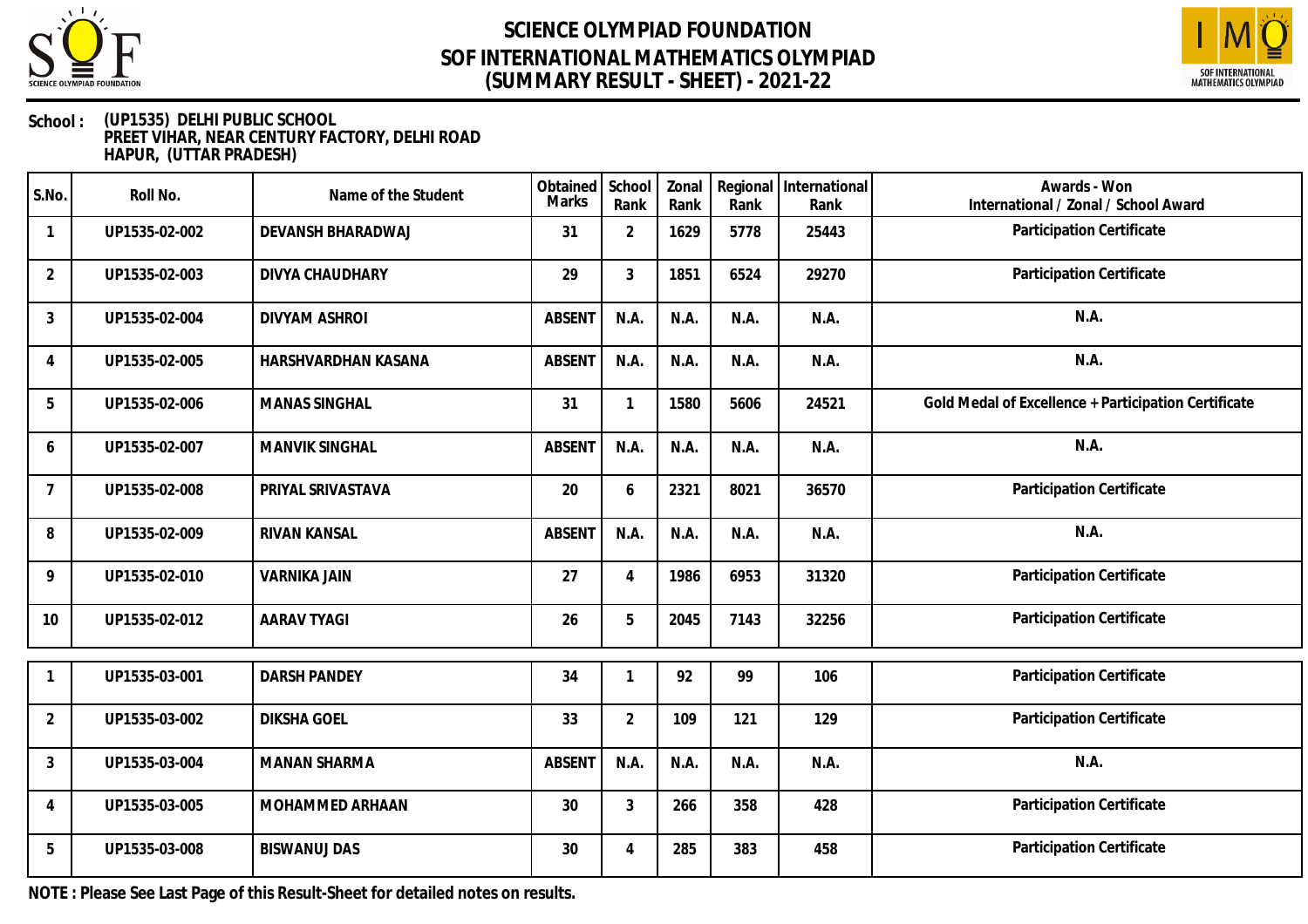



#### **School : (UP1535) DELHI PUBLIC SCHOOL PREET VIHAR, NEAR CENTURY FACTORY, DELHI ROAD HAPUR, (UTTAR PRADESH)**

| S.No.          | Roll No.                                            | Name of the Student   | Obtained<br>Marks | School<br>Rank | Zonal<br>Rank | Rank           | Regional International<br>Rank | Awards - Won<br>International / Zonal / School Award                           |
|----------------|-----------------------------------------------------|-----------------------|-------------------|----------------|---------------|----------------|--------------------------------|--------------------------------------------------------------------------------|
|                | UP1535-04-001                                       | HRIDYANSH AGARWAL     | 33                | 1              | 138           | 167            | 184                            | Gold Medal of Excellence + Participation Certificate                           |
| $\overline{2}$ | UP1535-04-002                                       | <b>KUNJ</b>           | 15                | 5              | 1261          | 2265           | 3497                           | Participation Certificate                                                      |
| 3              | UP1535-04-004                                       | <b>HARGUN KAUR</b>    | 20                | 4              | 941           | 1616           | 2378                           | Participation Certificate                                                      |
| $\overline{4}$ | UP1535-04-005                                       | SANSKRITI GUPTA       | <b>ABSENT</b>     | N.A.           | N.A.          | N.A.           | N.A.                           | N.A.                                                                           |
| 5              | UP1535-04-006                                       | <b>TANUSH GARG</b>    | 13                | 6              | 1326          | 2411           | 3757                           | Participation Certificate                                                      |
| 6              | UP1535-04-007                                       | <b>VARNIT GOEL</b>    | 24                | 3              | 625           | 1027           | 1420                           | Participation Certificate                                                      |
| $\overline{7}$ | Original - ZN9100-04-909<br>Revised - UP1535-04-008 | UTKARSH BHARDWAJ      | 29                | $\overline{2}$ | 331           | 470            | 586                            | Participation Certificate                                                      |
|                | UP1535-05-003                                       | <b>GARVIT AGARWAL</b> | 59                |                | 4             | $\overline{4}$ | 4                              | Gifts Worth Rs. 1000/- + Zonal Gold Medal + Certificate of Zonal<br>Excellence |
| $\overline{2}$ | UP1535-05-004                                       | <b>GARVIT BANSAL</b>  | 46                | 5              | 330           | 583            | 805                            | Participation Certificate                                                      |
| 3              | UP1535-05-005                                       | <b>KARTIK GARG</b>    | 58                | $\overline{2}$ | 7             | 8              | 8                              | Gifts Worth Rs. 500/- + Medal of Distinction + Certificate of<br>Distinction   |
| 4              | UP1535-05-007                                       | MADHAV AGARWAL        | 43                | 6              | 478           | 898            | 1326                           | Participation Certificate                                                      |
| 5              | UP1535-05-008                                       | NAMAN GONAWAL         | 50                | 4              | 144           | 228            | 283                            | Gold Medal of Excellence + Participation Certificate                           |
| 6              | UP1535-05-009                                       | PIHU TYAGI            | <b>ABSENT</b>     | N.A.           | N.A.          | N.A.           | N.A.                           | N.A.                                                                           |
| $\overline{7}$ | UP1535-05-010                                       | PRATYAKSH KUMAR SINGH | 41                | $\overline{7}$ | 611           | 1177           | 1797                           | Participation Certificate                                                      |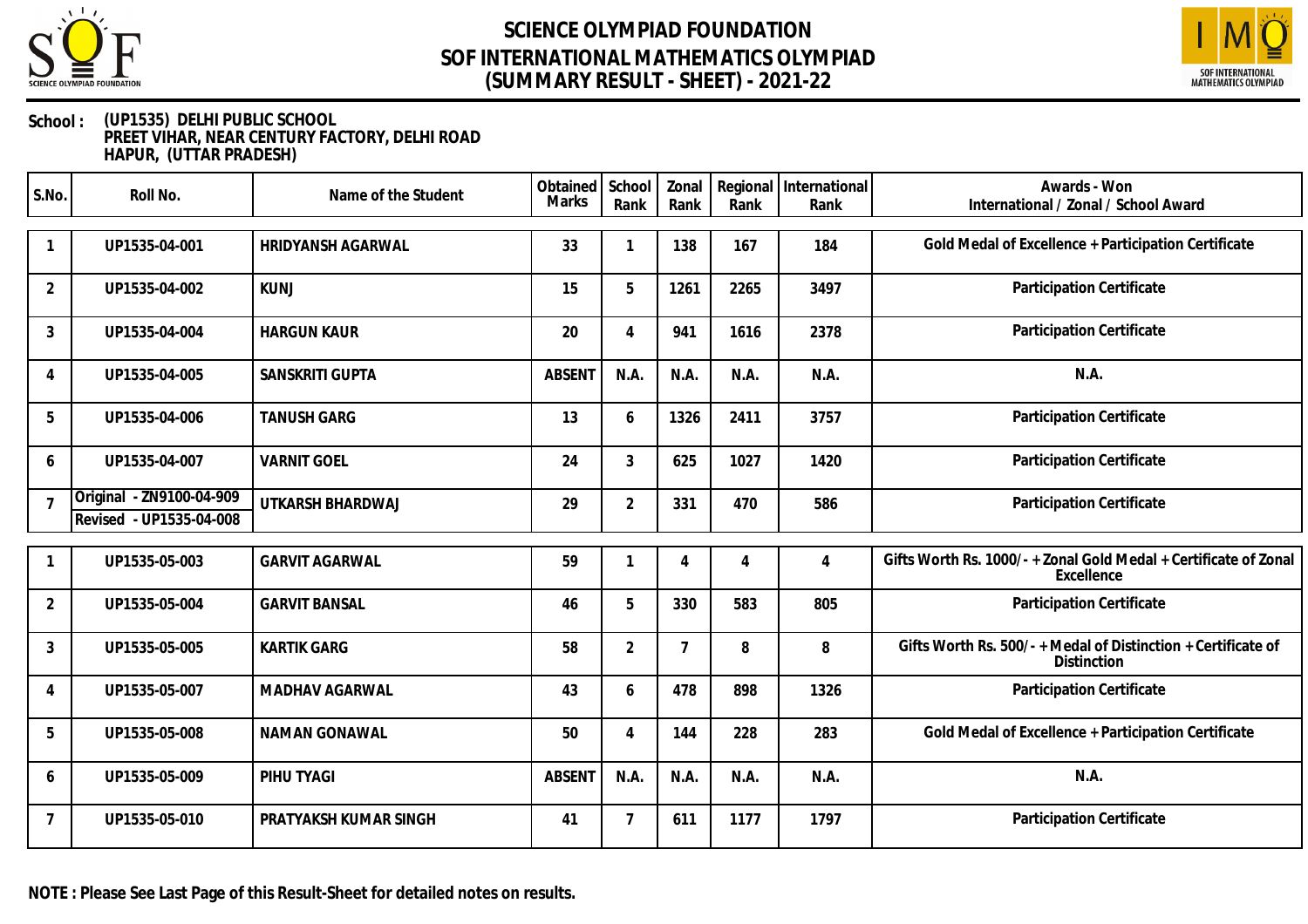



#### **School : (UP1535) DELHI PUBLIC SCHOOL PREET VIHAR, NEAR CENTURY FACTORY, DELHI ROAD HAPUR, (UTTAR PRADESH)**

| S.No.          | Roll No.                                            | Name of the Student  | Obtained<br><b>Marks</b> | School<br>Rank | Zonal<br>Rank | Rank | Regional   International<br>Rank | Awards - Won<br>International / Zonal / School Award                         |
|----------------|-----------------------------------------------------|----------------------|--------------------------|----------------|---------------|------|----------------------------------|------------------------------------------------------------------------------|
| 8              | UP1535-05-012                                       | <b>SARTHAK GOEL</b>  | 28                       | 9              | 1515          | 3267 | 5638                             | Participation Certificate                                                    |
| 9              | UP1535-05-013                                       | SIDDHARTH SINGH      | 33                       | 8              | 1150          | 2398 | 4012                             | Participation Certificate                                                    |
| 10             | Original - ZN9100-05-190<br>Revised - UP1535-05-014 | <b>ARUL GOSWAMI</b>  | 58                       | 3              | 9             | 10   | 10                               | Gifts Worth Rs. 500/- + Medal of Distinction + Certificate of<br>Distinction |
|                | UP1535-06-001                                       | ANUSHKA              | 32                       | 6              | 1067          | 2303 | 4052                             | Participation Certificate                                                    |
| $\overline{2}$ | UP1535-06-002                                       | ARSHNOOR KAUR        | 41                       | 3              | 517           | 1065 | 1730                             | Participation Certificate                                                    |
| $\mathfrak{Z}$ | UP1535-06-003                                       | DEVANSH AGRAWAL      | 47                       |                | 237           | 467  | 686                              | Gold Medal of Excellence + Participation Certificate                         |
| $\overline{A}$ | UP1535-06-004                                       | PRATYUSH KUMAR       | 17                       | 8              | 2072          | 4545 | 7981                             | Participation Certificate                                                    |
| 5              | UP1535-06-005                                       | PREKSHA TEOTIA       | 35                       | 5              | 892           | 1913 | 3340                             | Participation Certificate                                                    |
| 6              | UP1535-06-006                                       | SNIGDHA GUPTA        | 41                       | $\overline{2}$ | 513           | 1060 | 1725                             | Participation Certificate                                                    |
| $\overline{7}$ | UP1535-06-008                                       | <b>AAYUSH SINGH</b>  | 26                       | $\overline{7}$ | 1511          | 3269 | 5758                             | Participation Certificate                                                    |
| 8              | Original - ZN9000-06-480<br>Revised - UP1535-06-009 | <b>MANASVI PAL</b>   | 39                       | $\overline{4}$ | 598           | 1281 | 2177                             | Participation Certificate                                                    |
| -1             | UP1535-07-001                                       | <b>ALEENA KHAN</b>   | 38                       | 5              | 540           | 1321 | 2265                             | Participation Certificate                                                    |
| $\overline{2}$ | UP1535-07-002                                       | ANSHIKA GARG         | 27                       | 9              | 1282          | 3031 | 5416                             | Participation Certificate                                                    |
| $\mathfrak{Z}$ | UP1535-07-003                                       | <b>HARDIK BANSAL</b> | 52                       | $\overline{2}$ | 58            | 119  | 146                              | Gold Medal of Excellence + Participation Certificate                         |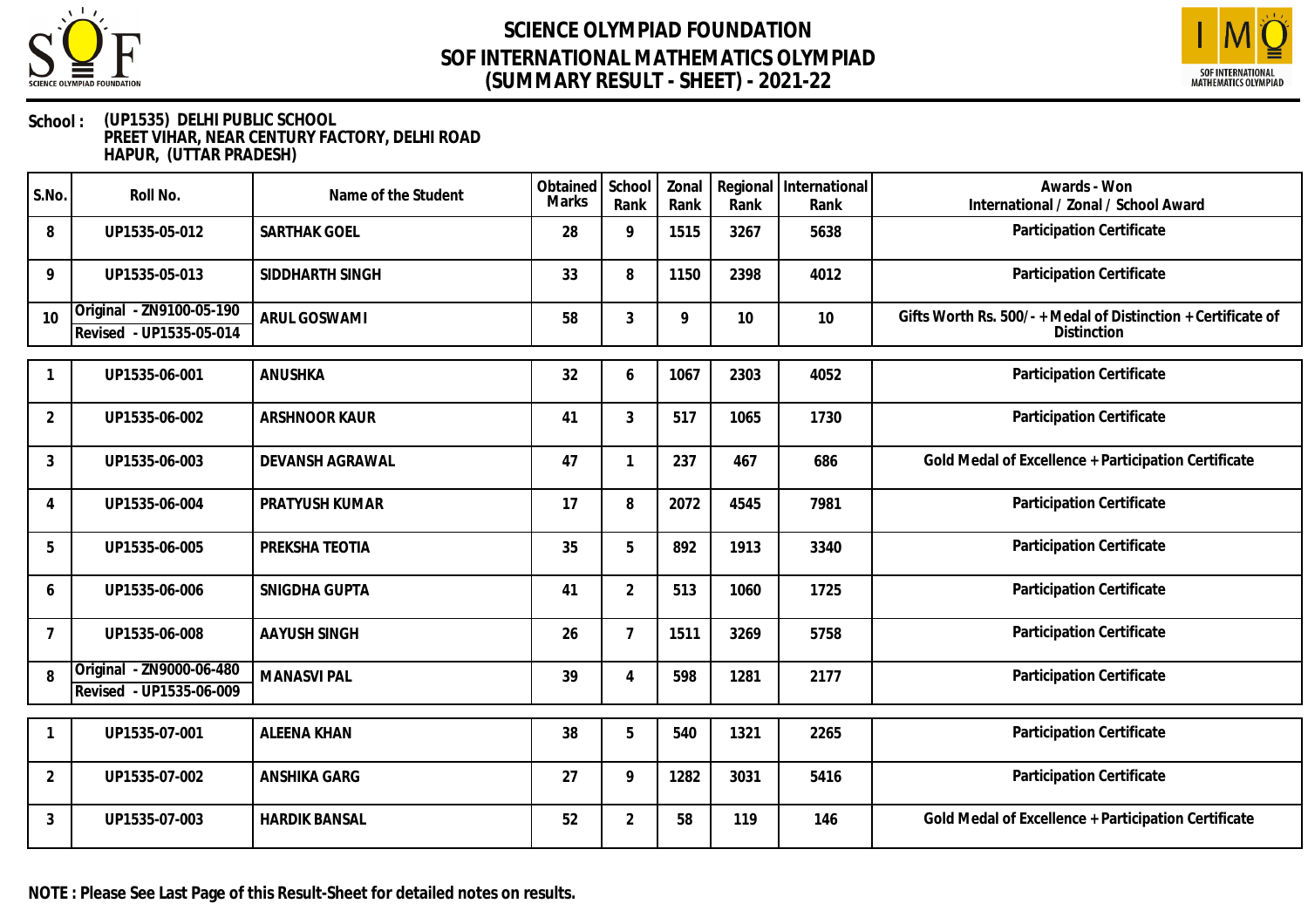



#### **School : (UP1535) DELHI PUBLIC SCHOOL PREET VIHAR, NEAR CENTURY FACTORY, DELHI ROAD HAPUR, (UTTAR PRADESH)**

| S.No.          | Roll No.                                            | Name of the Student    | Obtained<br><b>Marks</b> | School<br>Rank | Zonal<br>Rank | Regional<br>Rank | International<br>Rank | Awards - Won<br>International / Zonal / School Award |
|----------------|-----------------------------------------------------|------------------------|--------------------------|----------------|---------------|------------------|-----------------------|------------------------------------------------------|
| $\overline{4}$ | UP1535-07-004                                       | HARLEEN CHOUDHARY      | 16                       | 10             | 1980          | 4591             | 8098                  | Participation Certificate                            |
| 5              | UP1535-07-005                                       | <b>KABIR JINDAL</b>    | 27                       | 9              | 1282          | 3031             | 5416                  | Participation Certificate                            |
| 6              | UP1535-07-007                                       | PARNIKA AGARWAL        | 40                       | $\overline{3}$ | 432           | 1044             | 1757                  | Gold Medal of Excellence + Participation Certificate |
| $\overline{7}$ | UP1535-07-012                                       | <b>VATSAL GARG</b>     | <b>ABSENT</b>            | N.A.           | N.A.          | N.A.             | N.A.                  | N.A.                                                 |
| 8              | UP1535-07-013                                       | RATI VASHISHTHA        | 40                       |                | 456           | 1100             | 1840                  | Participation Certificate                            |
| 9              | UP1535-07-014                                       | AADHYA CHAUHAN         | <b>ABSENT</b>            | N.A.           | N.A.          | N.A.             | N.A.                  | N.A.                                                 |
| 10             | UP1535-07-016                                       | <b>RACHIT GOYAL</b>    | 53                       |                | 51            | 104              | 124                   | Gold Medal of Excellence + Participation Certificate |
| 11             | UP1535-07-017                                       | RITYA AGARWAL          | 15                       | 11             | 1996          | 4625             | 8146                  | Participation Certificate                            |
| 12             | UP1535-07-018                                       | RUDRANIL CHATTERJEE    | 32                       | $\overline{7}$ | 950           | 2270             | 4019                  | Participation Certificate                            |
| 13             | Original - ZN3000-07-749<br>Revised - UP1535-07-019 | <b>SHAIFRI PALIWAL</b> | <b>ABSENT</b>            | N.A.           | N.A.          | N.A.             | N.A.                  | N.A.                                                 |
| 14             | Original - ZN9000-07-792<br>Revised - UP1535-07-020 | SHUBH KANSAL           | 29                       | 8              | 1182          | 2797             | 4971                  | Participation Certificate                            |
| 15             | Original - ZN9000-07-984<br>Revised - UP1535-07-021 | YASHIKA BHARDWAJ       | 35                       | 6              | 726           | 1760             | 3120                  | Participation Certificate                            |
|                | UP1535-08-001                                       | <b>ANSHIKA GOEL</b>    | 26                       | 8              | 1415          | 3516             | 6105                  | Participation Certificate                            |
| $\overline{2}$ | UP1535-08-002                                       | ARYAN JINDAL           | 23                       | 11             | 1615          | 3995             | 6929                  | Participation Certificate                            |
| 3              | UP1535-08-003                                       | <b>BAVNOOR SINGH</b>   | 25                       | 9              | 1423          | 3535             | 6156                  | Participation Certificate                            |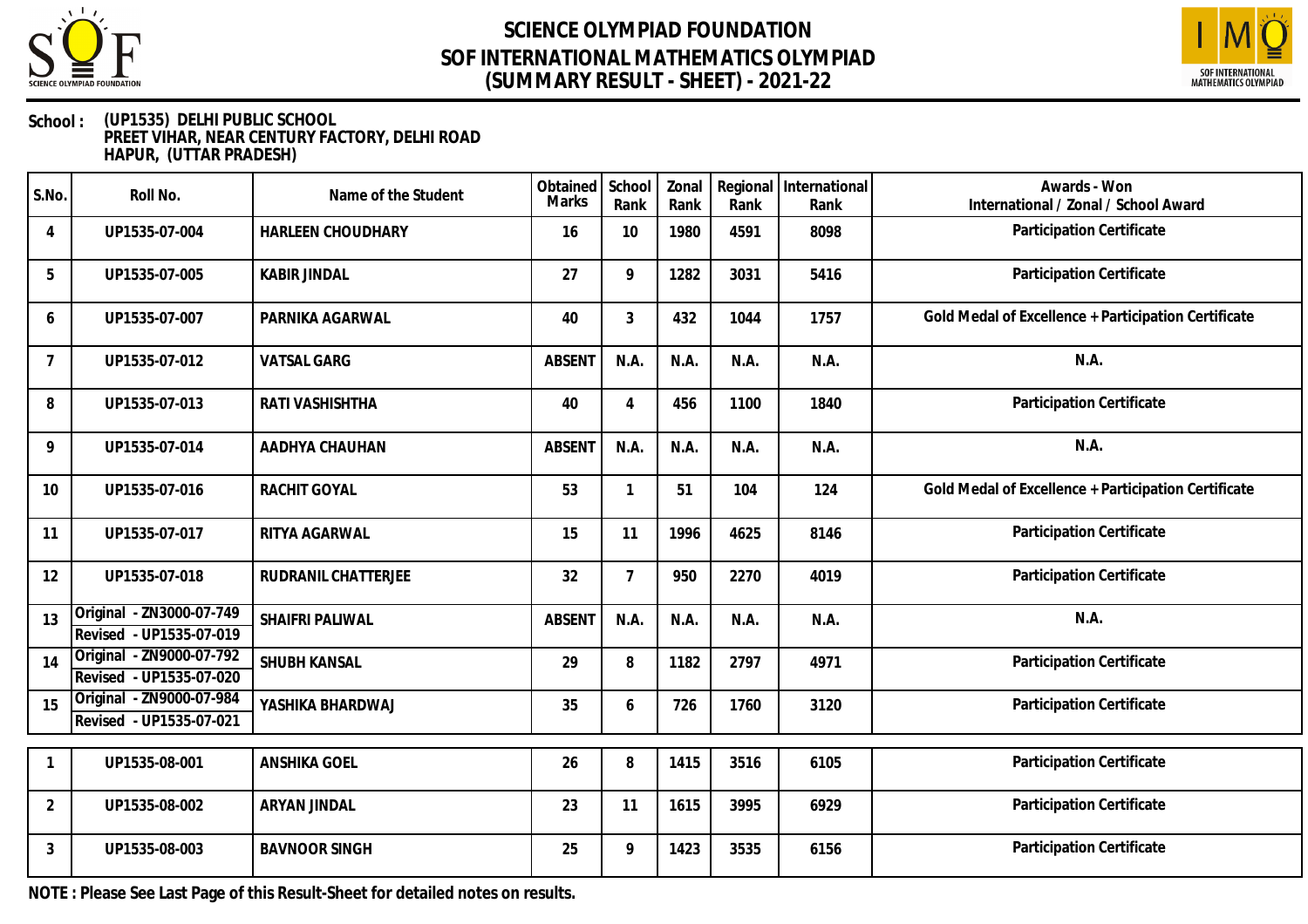



#### **School : (UP1535) DELHI PUBLIC SCHOOL PREET VIHAR, NEAR CENTURY FACTORY, DELHI ROAD HAPUR, (UTTAR PRADESH)**

| S.No.          | Roll No.                                            | Name of the Student   | Obtained<br><b>Marks</b> | School<br>Rank           | Zonal<br>Rank | Regional<br>Rank | International<br>Rank | Awards - Won<br>International / Zonal / School Award                         |
|----------------|-----------------------------------------------------|-----------------------|--------------------------|--------------------------|---------------|------------------|-----------------------|------------------------------------------------------------------------------|
| $\overline{4}$ | UP1535-08-004                                       | <b>HARDIK GUPTA</b>   | 25                       | 10                       | 1469          | 3638             | 6324                  | Participation Certificate                                                    |
| 5              | UP1535-08-006                                       | <b>JASLEEN JUNEJA</b> | 18                       | 12                       | 1888          | 4598             | 7947                  | Participation Certificate                                                    |
| 6              | UP1535-08-007                                       | <b>KAVYA BANSAL</b>   | 41                       | $\mathfrak{Z}$           | 382           | 984              | 1680                  | Gold Medal of Excellence + Participation Certificate                         |
| $\overline{7}$ | UP1535-08-010                                       | NIPUN GARG            | 56                       |                          | 11            | 26               | 30                    | Gifts Worth Rs. 500/- + Medal of Distinction + Certificate of<br>Distinction |
| 8              | UP1535-08-011                                       | SANYAM SHARMA         | 39                       | $\boldsymbol{\varDelta}$ | 481           | 1267             | 2171                  | Gold Medal of Excellence + Participation Certificate                         |
| 9              | UP1535-08-013                                       | SHREYANGI SINGHAL     | 44                       | $\overline{2}$           | 240           | 607              | 985                   | Gold Medal of Excellence + Participation Certificate                         |
| 10             | UP1535-08-014                                       | <b>VAIBHAV TYAGI</b>  | 26                       | $\overline{7}$           | 1351          | 3365             | 5855                  | Participation Certificate                                                    |
| 11             | UP1535-08-015                                       | <b>VIBHUTI KHATRI</b> | 38                       | 5                        | 525           | 1369             | 2362                  | Participation Certificate                                                    |
| 12             | UP1535-08-016                                       | MADHAV MANAN ANAND    | <b>ABSENT</b>            | N.A.                     | N.A.          | N.A.             | N.A.                  | N.A.                                                                         |
| 13             | UP1535-08-017                                       | PRAGUN AGARWAL        | 36                       | 6                        | 666           | 1720             | 2969                  | Participation Certificate                                                    |
| 14             | Original - ZN3000-08-133<br>Revised - UP1535-08-018 | ANSHVEER              | <b>ABSENT</b>            | N.A.                     | N.A.          | N.A.             | N.A.                  | N.A.                                                                         |
|                | UP1535-09-001                                       | AAHANA AGGARWAL       | 43                       |                          | 254           | 718              | 1100                  | Gold Medal of Excellence + Participation Certificate                         |
| $\overline{2}$ | UP1535-09-002                                       | <b>NISHTHA GOEL</b>   | 24                       | $\overline{4}$           | 1537          | 3809             | 6267                  | Participation Certificate                                                    |
| $\mathbf{3}$   | UP1535-09-004                                       | SHAURYA KAUSHIK       | 41                       | $\overline{2}$           | 348           | 972              | 1511                  | Participation Certificate                                                    |
| 4              | UP1535-09-005                                       | SIDDHIKA ANEJA        | 34                       | 3                        | 711           | 1946             | 3149                  | Participation Certificate                                                    |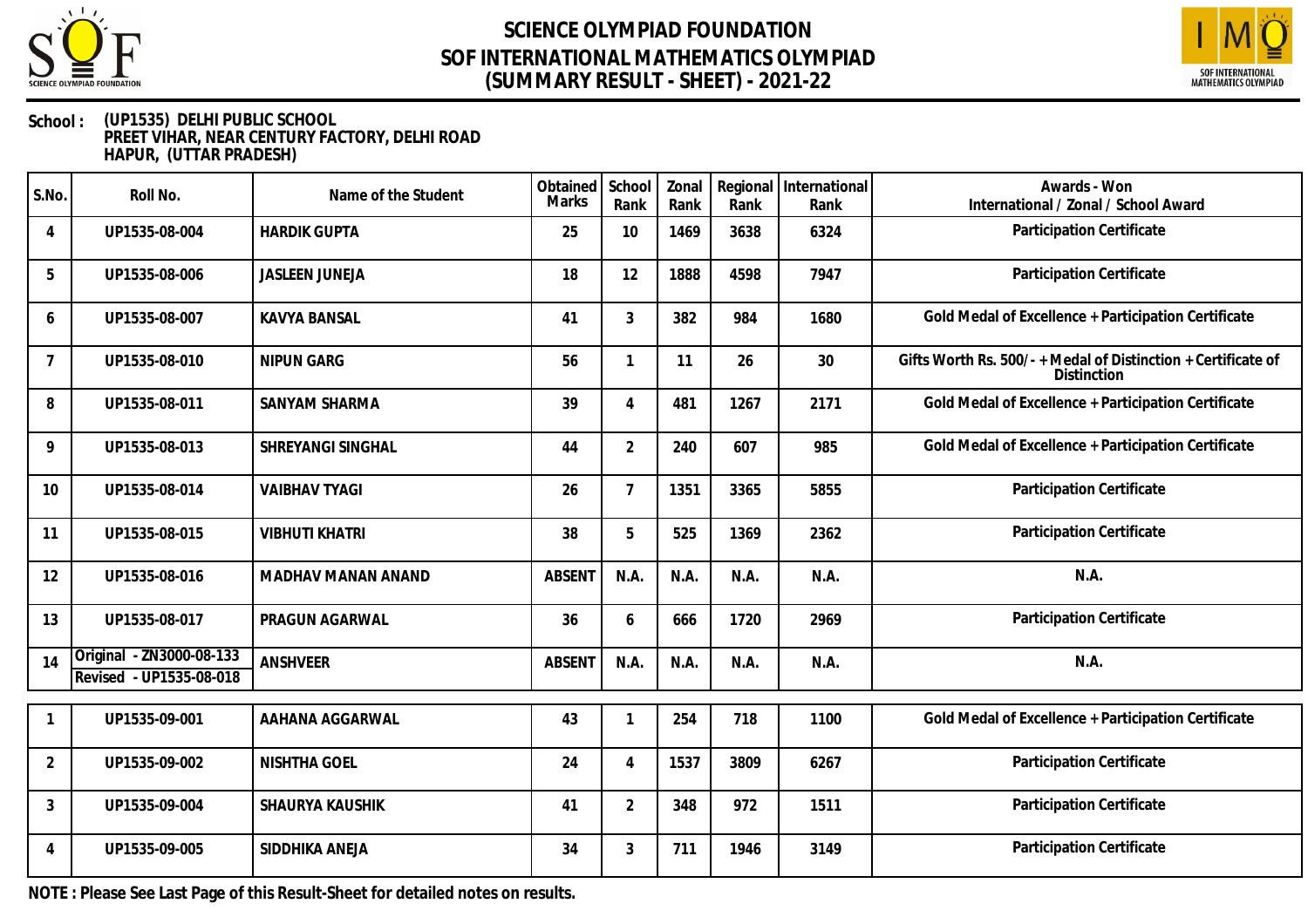



#### **School : (UP1535) DELHI PUBLIC SCHOOL PREET VIHAR, NEAR CENTURY FACTORY, DELHI ROAD HAPUR, (UTTAR PRADESH)**

| S.No. | Roll No.                                            | Name of the Student       | Obtained<br>Marks | School<br>Rank | Zonal<br>Rank | Rank | Regional International<br>Rank | Awards - Won<br>International / Zonal / School Award |
|-------|-----------------------------------------------------|---------------------------|-------------------|----------------|---------------|------|--------------------------------|------------------------------------------------------|
| 5     | UP1535-09-006                                       | TEJASWINI RUHELA          | Q                 | 5              | 2043          | 5097 | 8488                           | Participation Certificate                            |
|       | UP1535-10-002                                       | <b>TANISHO SIROHI</b>     | <b>ABSENT</b>     | N.A.           | N.A.          | N.A. | N.A.                           | N.A.                                                 |
| 2     | UP1535-10-003                                       | <b>MOHD SAAD</b>          | 26                |                | 1095          | 3160 | 5254                           | Participation Certificate                            |
| 3     | UP1535-10-004                                       | <b>BHAVY DUTT AGARWAL</b> | 24                | $\mathcal{P}$  | 1230          | 3512 | 5895                           | Participation Certificate                            |
|       | Original - ZN2000-10-926<br>Revised - UP1535-10-005 | UTKARSH SHARMA            | <b>ABSENT</b>     | N.A.           | N.A.          | N.A. | N.A.                           | N.A.                                                 |
|       | Original - ZN9400-11-152<br>Revised - UP1535-11-001 | <b>MANIK DHILLU</b>       | 30                |                | 203           | 933  | 1913                           | Participation Certificate                            |